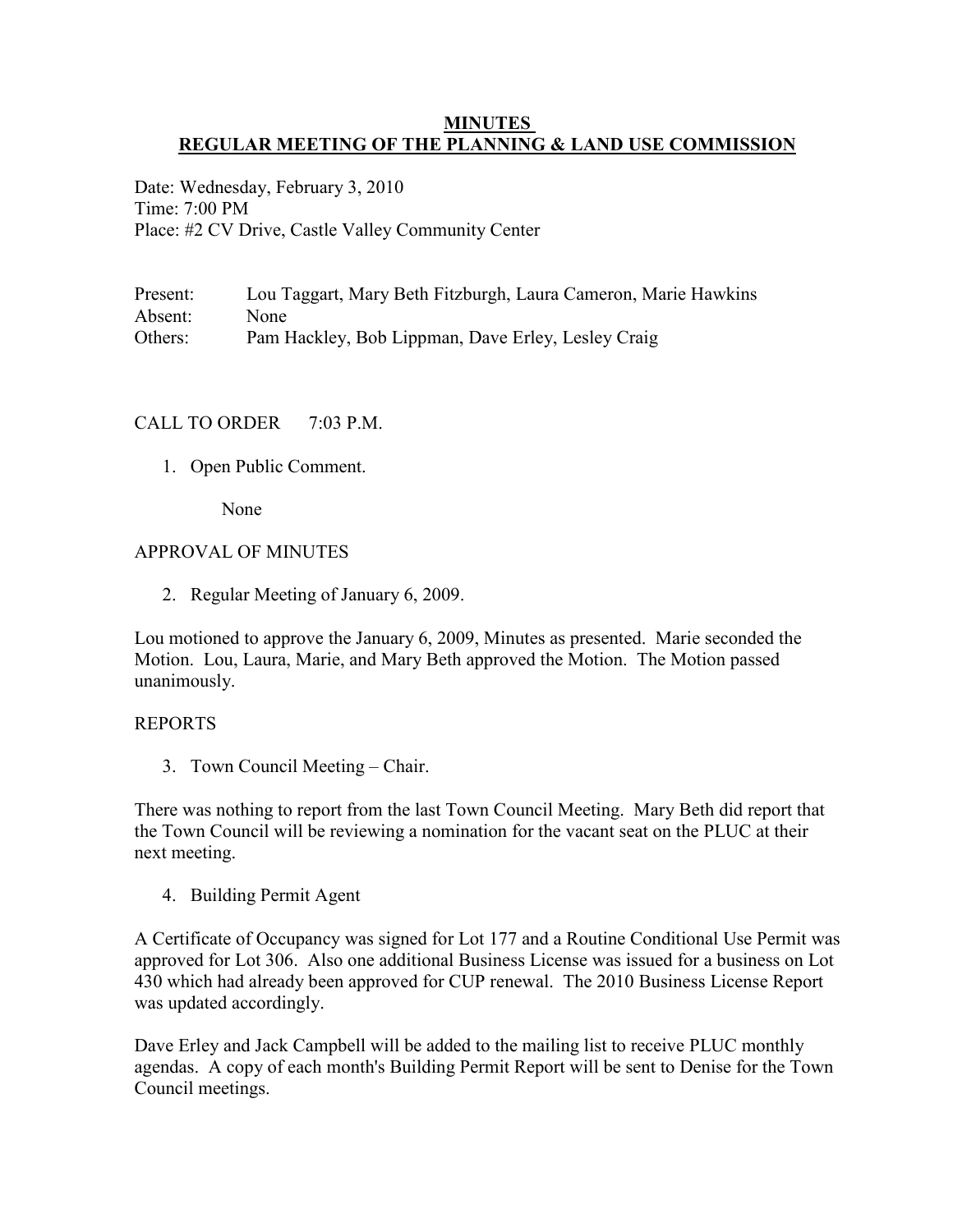#### NEW BUSINESS

5. Discussion and possible action re: reviewing and amending Ordinance 96-1: Watershed Protection Ordinance.

Bob Lippman and Pam Hackley, both Castle Valley residents, were invited to this meeting to familiarize the PLUC members with watershed protection issues and the work that is currently being done in Grand County regarding watershed protection. Bob is a member of Canyonlands Watershed Council (CWC) and a member of the Castle Valley Fire Commission. CWC is modeled on a national movement called the Watershed Council which was established in Oregon and California about 20 years ago to re-establish watershed protection as a basis for governing with a holistic effort. The Canyonlands Watershed Council is a coalition of citizens from southeast Utah in Grand and San Juan counties. Pam Hackley is a member of the Grand County Planning Commission.

CWC is currently working to help educate community leadership in Grand County and the City of Moab to create plans in the framework of watershed protection for healthy and safe communities. The USGS is sponsoring a Moab/Spanish Valley Water Study. Bob encouraged Castle Valley to become involved in this planning process which includes application for grant money. Dave Erley will attend the next meeting to request that Castle Valley become part of this group. He hopes to determine whether Castle Valley could be part of this group, whether it might be included in a follow-up study, or whether Castle Valley would need a water study if the State of Utah were to decide to end private water rights in Castle Valley and require all water rights to go through the Town. The group meets the first and third Thursday of each month at the Grand County Public Library.

According to Bob, the Castle Valley watershed protection plan should be comprehensive so that it can serve as a guide for decision making. Watershed protection planning must be inclusive because BLM, Forest Service, SITLA, Utah State lands and forest, fire protection plans, and surrounding communities all may have jurisdiction in the watershed. A comprehensive plan can provide the foundation for regulations and grant the authority necessary to maintain a particular set of goals.

Bob said that a water study for Castle Valley could establish a baseline to use in monitoring and managing goals and values for septic density, number of wells, livestock, etc., that would be part of a watershed protection ordinance. A water study could help the Town create a water budget related to the quality of water and the quantity of water and how it is affected by the recharge rate. According to Pam, Castle Valley has an advantage in not having to treat its water at this point which could be in our favor in getting a water study.

Suggestions from Bob for the PLUC to consider in revising its Watershed Ordinance included:

- broaden the scope of the ordinance,
- frame the language and context in the ordinance to identify what it wants to regulate that may lie outside the jurisdiction of the Town,
- expand and bring definitions up to date,
- identify potential impairments to water quality in Castle Valley,
- identify protection issues water quality and quantity,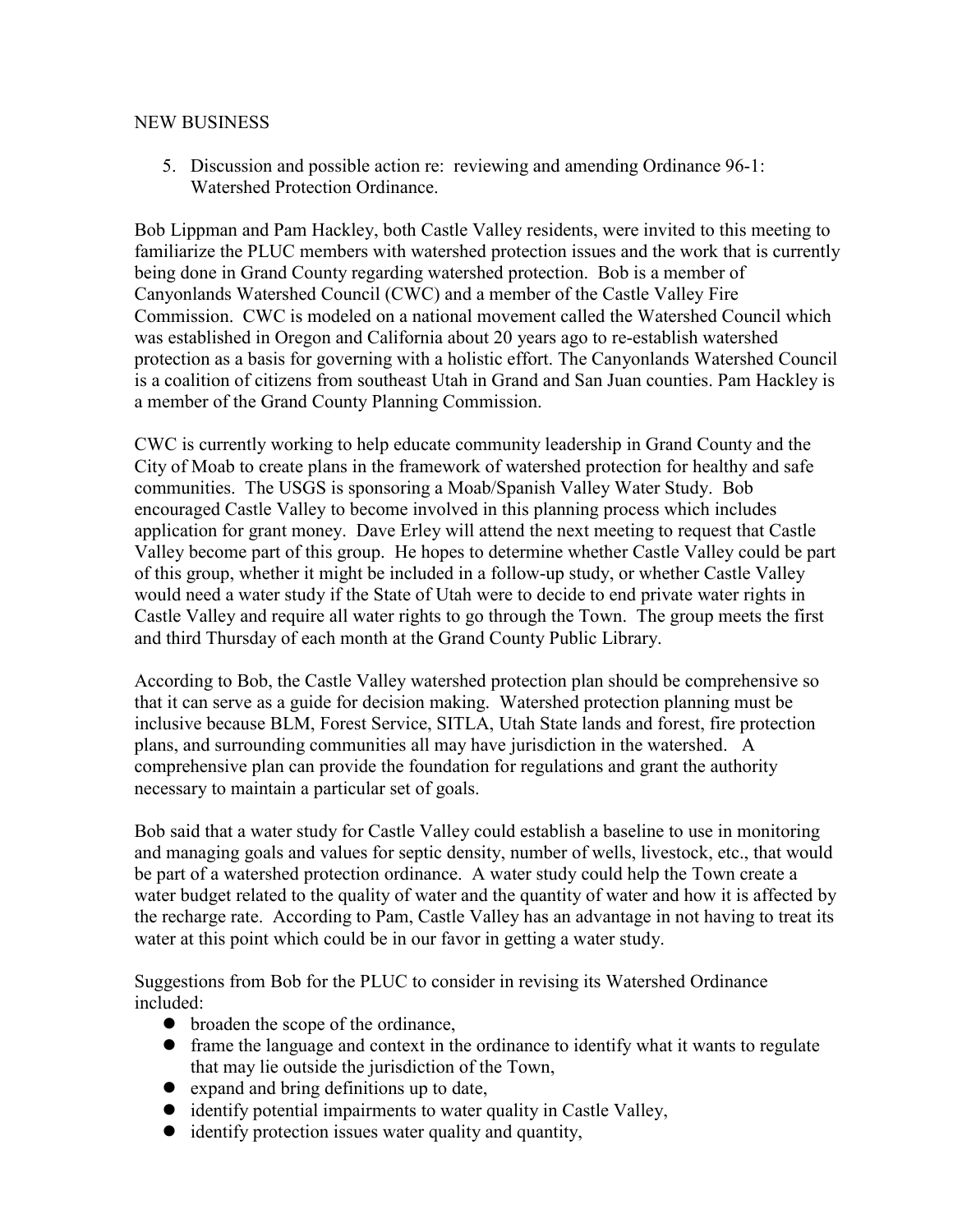- incorporate items in other ordinances related to septic, drainage, livestock, water quality, test wells, monitoring, etc., into the watershed ordinance,
- identify the need to assemble information.

The PLUC will explore watershed ordinances in Grand County and other communities. Crested Butte, CO has been a pioneer in watershed protection, although its water source is surface water, not a sole-source aquifer as in Castle Valley. Grand Junction, CO, has also instituted a broad watershed protection plan that includes drilling issues. PLUC members felt it important to include the issue of oil drilling on Porcupine Rim even though it is not directly in the Castle Valley Watershed. Bob suggested that mining be addressed under a large umbrella that identifies open space, view shed, dark skies, and other issues that could provide a buffer to mining interests.

Mary Beth outlined a long-term process in revising the Watershed Protection Ordinance that would coordinate Castle Valley needs with the needs of other groups that have been identified during the discussion. Bob pointed out the importance of cooperation and partnerships with surrounding entities such as the Daystar Academy. Dave also suggested dovetailing the revision of the Watershed Ordinance with the Castle Valley Fire Commission's plan to amend its Community Wildfire Protection Plan (CWPP). Bob gave some background information on the Castle Valley Fire District and explained how its CWPP differed from the Forest Service proposal for Willow Basin.

Other items PLUC will consider in its watershed protection plan are a buffer zone, livestock issues, septic density, and fuel storage. Pam reported that weed management by the Forest Service and State lands present a watershed quality issue when they use herbicides and pesticides. The Forest Service and the Firewise program have been using herbicides in the control of tamarisk and Russian olive without informing related groups beforehand. Plateau Restoration currently has a weed control project in our area and can serve as a resource on this issue.

Pam prepared a number of resources related to watershed protection for the PLUC. She will email a list of resources with web links which Mary Beth will email to PLUC members. Pam will ensure that all water information from her term as PLUC Chair is placed in Castle Valley's reference collection. She will provide a synopsis of the studies included. John Freethey, John Buchanan, and Mary O'Brien were suggested as additional local resources.

PLUC members thanked Bob and Pam for their contribution to the meeting. Before the next meeting, PLUC members will read through the Canyonlands Watershed and Sustainability Plan provided by Bob and other references provided by Mary Beth.

# OLD BUSINESS

6. Discussion re: reviewing and amending town ordinances that limit the number of livestock which can be kept on five acres of land (tabled).

Laura motioned to untable discussion of town ordinances that limit the number of livestock which can be kept on five acres of land. Lou seconded the Motion. Lou, Laura, Marie, and Mary Beth approved the Motion. The Motion passed unanimously.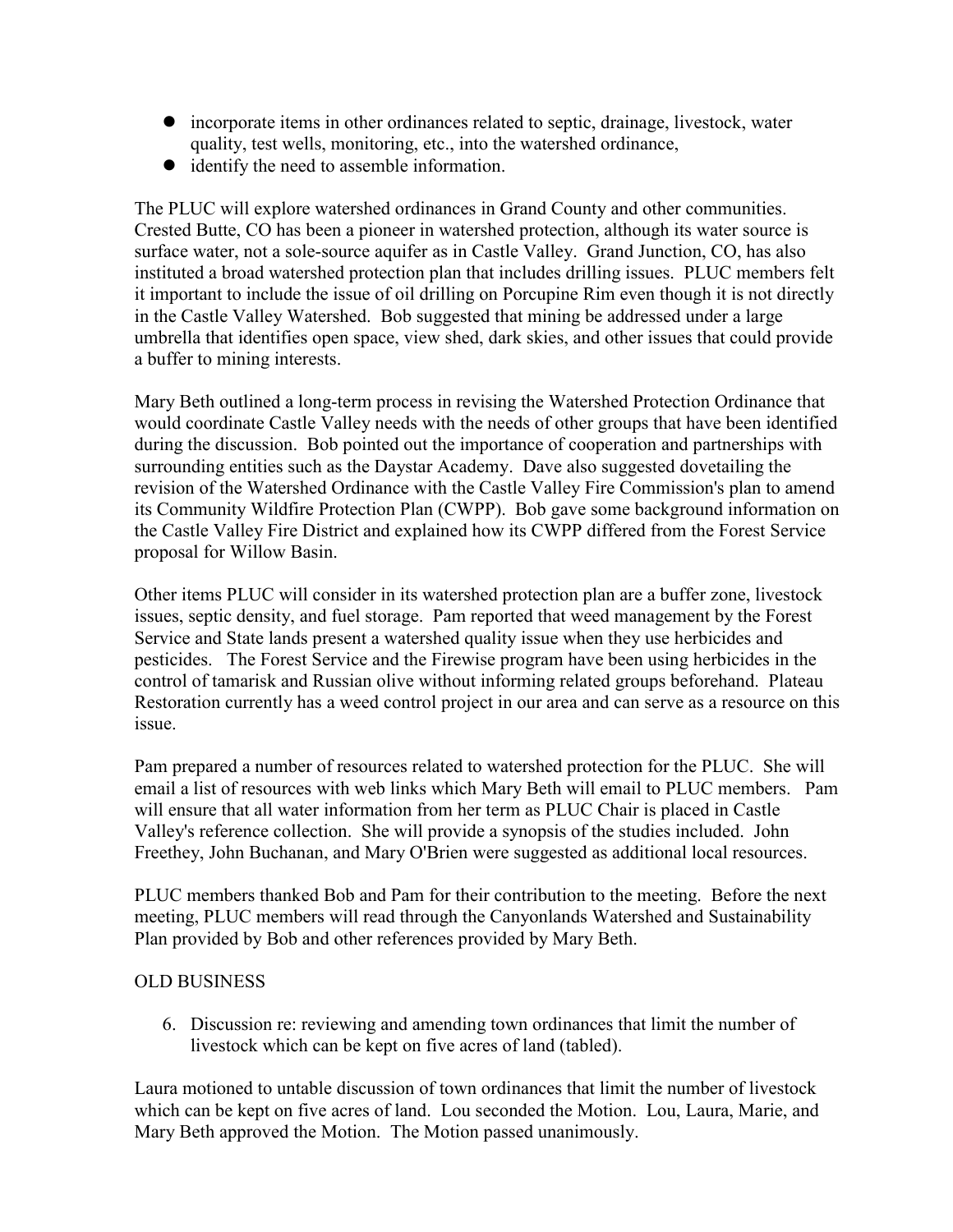Mary Beth reported that this issue has recently come up in Castle Valley with a potential property buyer wanting to establish a 12-cow organic dairy farm on a five-acre lot. PLUC will continue to study this issue by examining Castle Valley's CUP process and related ordinances in Grand County that set grazing standards for lots less than five acres. Members and others present brought up related issues that make the Castle Valley site unique; such as, mixed residential/agricultural zoning, confined aquifer, water rights, flash floods, proximity of neighbors, the Town's General Plan, and ability to monitor CUP limitations.

Mary Beth will make a copy of the Grand County ordinance governing grazing standards and livestock limitations available for committee members at the next meeting. Dave will talk with the Town's attorney about commercial livestock businesses and how standards can be placed on an agricultural business through a local ordinance.

Marie motioned to retable discussion of the livestock ordinance. Lou seconded the Motion. Lou, Laura, Marie, and Mary Beth approved the Motion. The Motion passed unanimously.

7. Discussion and possible action re: reorganization and revision of Zoning Ordinance 85-3 (tabled).

Laura moved to untable discussion of reorganization and revision of Zoning Ordinance 85-3. Lou seconded the Motion. Lou, Laura, Marie, and Mary Beth approved the Motion. The Motion passed unanimously.

Mary Beth provided a draft that she had prepared to show how Castle Valley land use ordinances could be reorganized into a single Land Use Code. A Table of Contents maps out the plan by organizing related issues into Chapters. Mary Beth reviewed the kinds of changes that were needed initially to create a single document. They included: simplify formatting, change section references where needed, create subsections for easier access to information, update terminology, create consistent terminology, update language, add language for clarification, match definitions to changes made in ordinances, reduce redundancies, change language to conform to state law, add language to match Grand County enforcement language, adjust language to match definitions provided by attorney, change dates and time periods to match state law, change values and fines to match that for Class B misdemeanors, correct omissions and misspellings, and save places for information yet to be decided.

Issues that need to be addressed in greater detail include nonconforming uses, clarification of 6.5.D—Raising or boarding of livestock or other animals for sale or compensation—to include "products from livestock," and Temporary Accessory Dwellings.

The primary concern expressed by PLUC members in making these decisions regarding limiting livestock is quality of life in Castle Valley and protection of the aquifer. The goal is to maintain a residential community but still allow some businesses with low impact.

Mary Beth asked PLUC members to read through the draft of the Land Use Code before the next meeting. Discussion will continue at the next meeting. Lou will email her report on Castle Valley Ordinances and how they relate to one another to members.